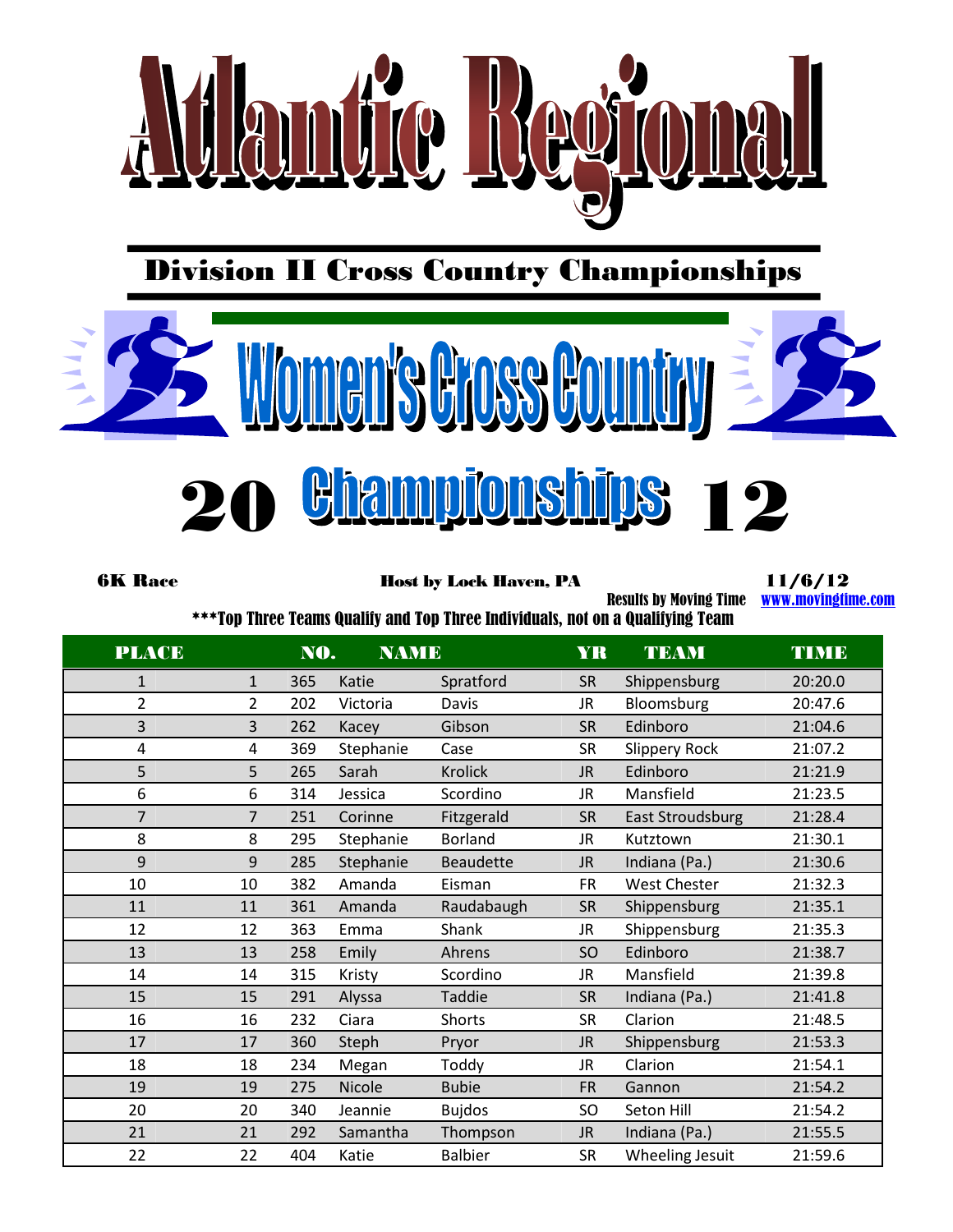| 23 | 23 | 263 | Kasey           | Jones            | SO        | Edinboro                | 22:02.6 |
|----|----|-----|-----------------|------------------|-----------|-------------------------|---------|
| 24 | 24 | 377 | Kara            | <b>Styles</b>    | <b>SR</b> | <b>Slippery Rock</b>    | 22:04.3 |
| 25 | 25 | 410 | Megan           | Truelove         | <b>SR</b> | <b>Wheeling Jesuit</b>  | 22:06.4 |
| 26 | 26 | 254 | Rosie           | Mascoli          | <b>SR</b> | <b>East Stroudsburg</b> | 22:06.8 |
| 27 | 27 | 287 | Katie           | Koenig           | <b>JR</b> | Indiana (Pa.)           | 22:06.9 |
| 28 | 28 | 407 | Jennifer        | McFarland        | JR        | Wheeling Jesuit         | 22:11.3 |
| 29 | 29 | 366 | Heather         | Weiss            | SO        | Shippensburg            | 22:11.4 |
| 30 | 30 | 289 | Rachel          | Magliane         | <b>FR</b> | Indiana (Pa.)           | 22:12.0 |
| 31 | 31 | 296 | Jen             | Cleary           | <b>JR</b> | Kutztown                | 22:13.1 |
| 32 | 32 | 203 | Katie           | Filemyr          | <b>SR</b> | Bloomsburg              | 22:13.3 |
| 33 | 33 | 257 | <b>Kim</b>      | Wernerspach      | <b>JR</b> | <b>East Stroudsburg</b> | 22:15.8 |
| 34 | 34 | 381 | <b>Brittany</b> | Boyer            | SO        | West Chester            | 22:22.3 |
| 35 | 35 | 297 | Jayme           | Daly             | <b>JR</b> | Kutztown                | 22:22.7 |
| 36 | 36 | 308 | Jessica         | McDonald         | <b>JR</b> | Lock Haven              | 22:23.5 |
| 37 | 37 | 400 | Ashli           | Knotts           | <b>JR</b> | West Virginia           | 22:26.8 |
| 38 | 38 | 288 | Jane            | Looby            | <b>SR</b> | Indiana (Pa.)           | 22:27.4 |
| 39 | 39 | 215 | Erin            | <b>Kling</b>     | <b>JR</b> | California U.           | 22:28.3 |
| 40 | 40 | 359 | Caitlin         | Perry            | SO        | Shippensburg            | 22:30.8 |
| 41 | 41 | 300 | Corinne         | Manela           | <b>FR</b> | Kutztown                | 22:32.9 |
| 42 | 42 | 294 | Maria           | <b>Borland</b>   | <b>JR</b> | Kutztown                | 22:34.1 |
| 43 | 43 | 399 | Rachael         | Hulett           | <b>FR</b> | West Virginia           | 22:34.6 |
| 44 | 44 | 362 | April           | Schlusser        | SO        | Shippensburg            | 22:36.0 |
| 45 | 45 | 341 | Megan           | Cala             | SO        | Seton Hill              | 22:38.5 |
| 46 | 46 | 266 | Hannah          | Kucewicz         | <b>SR</b> | Edinboro                | 22:40.5 |
| 47 | 47 | 220 | Debbie          | Amos             | <b>JR</b> | Charleston (W.V.)       | 22:42.2 |
| 48 | 48 | 349 | Leah            | Schott           | SO        | Seton Hill              | 22:44.4 |
| 49 | 49 | 401 | Loren           | McDaniel         | <b>FR</b> | West Virginia           | 22:46.5 |
| 50 | 50 | 259 | Elizabeth       | <b>Budzinski</b> | <b>JR</b> | Edinboro                | 22:46.9 |
| 51 | 51 | 408 | Michelle        | Pottratz         | <b>JR</b> | Wheeling Jesuit         | 22:47.4 |
| 52 | 52 | 218 | Carly           | Youngeberg       | <b>SR</b> | California U.           | 22:48.5 |
| 53 | 53 | 334 | Sarah           | Mulvey           | <b>SR</b> | Millersville            | 22:48.7 |
| 54 | 54 | 201 | Lauren          | <b>Bond</b>      | <b>SR</b> | Bloomsburg              | 22:49.0 |
| 55 | 55 | 311 | Savannah        | <b>Boucher</b>   | <b>JR</b> | Mansfield               | 22:49.8 |
| 56 | 56 | 345 | Mary            | Janak            | SO        | Seton Hill              | 22:51.0 |
| 57 | 57 | 206 | Lauren          | Lehman           | SO        | Bloomsburg              | 22:51.7 |
| 58 | 58 | 299 | Molly           | MacDonald        | SO        | Kutztown                | 22:52.8 |
| 59 | 59 | 376 | Janine          | Powis            | <b>SO</b> | <b>Slippery Rock</b>    | 22:54.7 |
| 60 | 60 | 277 | Veronica        | <b>Bujdos</b>    | <b>FR</b> | Gannon                  | 22:57.4 |
| 61 | 61 | 208 | Shelby          | Pealer           | SO        | Bloomsburg              | 22:59.0 |
| 62 | 62 | 344 | Emily           | Dempsey          | <b>FR</b> | Seton Hill              | 22:59.2 |
| 63 | 63 | 374 | Abby            | Michaelian       | <b>SR</b> | <b>Slippery Rock</b>    | 23:00.0 |
| 64 | 64 | 209 | Courtney        | Werner           | SO        | Bloomsburg              | 23:01.4 |
| 65 | 65 | 213 | Allison         | Hall             | SO        | California U.           | 23:03.2 |
| 66 | 66 | 386 | Leigh           | Manning-Smit     | SO        | <b>West Chester</b>     | 23:04.5 |
| 67 | 67 | 302 | Frances         | <b>McNally</b>   | SO        | Kutztown                | 23:04.9 |
| 68 | 68 | 307 | Laura           | Histand          | <b>JR</b> | Lock Haven              | 23:06.9 |
| 69 | 69 | 237 | Chelsea         | Callaway         | SR        | Concord                 | 23:08.2 |
| 70 | 70 | 342 | Meagen          | Carter           | <b>FR</b> | Seton Hill              | 23:08.9 |
| 71 |    |     |                 | <b>Daniels</b>   |           | Lock Haven              |         |
|    | 71 | 306 | Ashley          |                  | SO        |                         | 23:09.5 |
| 72 | 72 | 231 | Milea           | Schall           | SO        | Clarion                 | 23:11.0 |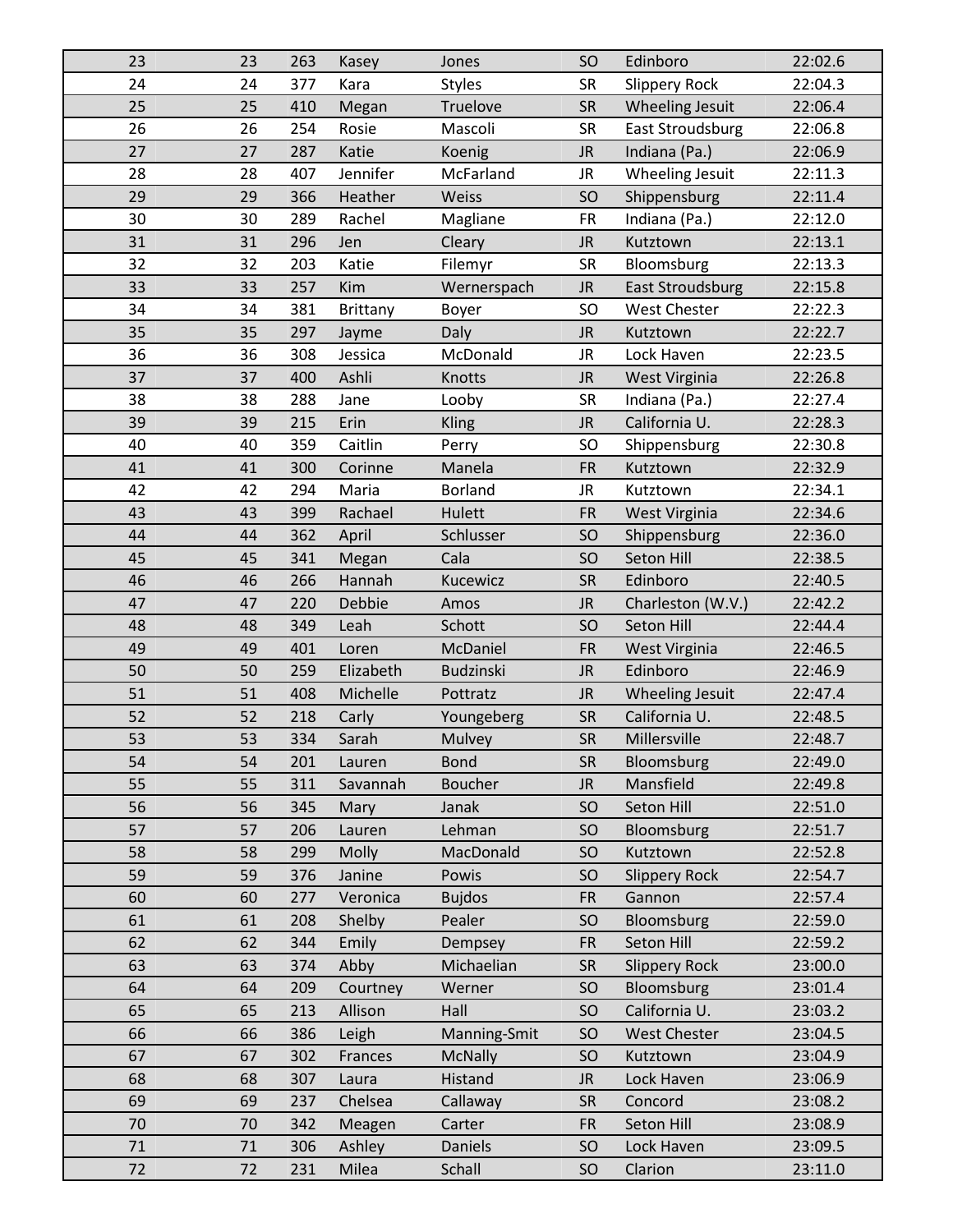| 73  | 73  | 333 | <b>Brittney</b> | Martin        | <b>JR</b>     | Millersville            | 23:14.9 |
|-----|-----|-----|-----------------|---------------|---------------|-------------------------|---------|
| 74  | 74  | 192 | Jenny           | <b>Brewer</b> | <b>FR</b>     | Alderson-               | 23:15.9 |
| 75  | 75  | 204 | Kelsey          | Harm          | <b>SR</b>     | Bloomsburg              | 23:21.8 |
| 76  | 76  | 403 | Dana            | Tomasello     | <b>SO</b>     | West Virginia           | 23:22.2 |
| 77  | 77  | 368 | Shannon         | <b>Byerly</b> | <b>SO</b>     | <b>Slippery Rock</b>    | 23:23.2 |
| 78  | 78  | 373 | Karly           | Knechtel      | <b>FR</b>     | <b>Slippery Rock</b>    | 23:28.5 |
| 79  | 79  | 267 | Megan           | Maffett       | SO            | Edinboro                | 23:31.3 |
| 80  | 80  | 282 | Emily           | Reinhart      | <b>JR</b>     | Gannon                  | 23:35.0 |
| 81  | 81  | 229 | Kourtney        | Willey        | SO            | Charleston (W.V.)       | 23:35.8 |
| 82  | 82  | 347 | <b>Brianna</b>  | Presutti      | <b>FR</b>     | Seton Hill              | 23:35.9 |
| 83  | 83  | 256 | Abby            | Ross          | <b>FR</b>     | <b>East Stroudsburg</b> | 23:37.0 |
| 84  | 84  | 219 | Alexandra       | Zanella       | <b>SO</b>     | California U.           | 23:40.6 |
| 85  | 85  | 253 | Kim             | Lowry         | <b>JR</b>     | <b>East Stroudsburg</b> | 23:41.5 |
| 86  | 86  | 375 | Jenny           | Picot         | <b>FR</b>     | <b>Slippery Rock</b>    | 23:42.0 |
| 87  |     | 379 | Taylor-Ashl     | Bean          | <b>FR</b>     | Virginia State          | 23:43.8 |
| 88  | 87  | 406 | Melanie         | Hannan        | <b>FR</b>     | <b>Wheeling Jesuit</b>  | 23:44.2 |
| 89  | 88  | 216 | Julia           | <b>Kubica</b> | $\mathsf{JR}$ | California U.           | 23:44.9 |
| 90  | 89  | 312 | Kait            | Chegwidden    | <b>SR</b>     | Mansfield               | 23:48.1 |
| 91  | 90  | 335 | Elizabeth       | Reese         | <b>FR</b>     | Millersville            | 23:48.7 |
| 92  | 91  | 405 | Victoria        | Fluharty      | <b>SO</b>     | Wheeling Jesuit         | 23:50.7 |
| 93  | 92  | 310 | Emiley          | Stapleton     | <b>SO</b>     | Lock Haven              | 23:51.6 |
| 94  | 93  | 402 | Karena          | Moran         | $\mathsf{JR}$ | West Virginia           | 23:51.6 |
| 95  | 94  | 246 | Rachel          | Williams      | <b>SR</b>     | Concord                 | 23:56.3 |
| 96  | 95  | 332 | Amanda          | Long          | <b>FR</b>     | Millersville            | 23:57.3 |
| 97  | 96  | 305 | Erin            | Craig         | SO            | Lock Haven              | 23:57.7 |
| 98  | 97  | 412 | Jessica         | Zimak         | <b>JR</b>     | Wheeling Jesuit         | 23:59.0 |
| 99  | 98  | 383 | Trish           | Evans         | <b>SO</b>     | <b>West Chester</b>     | 24:00.2 |
| 100 | 99  | 224 | Andrea          | Gonzales      | <b>FR</b>     | Charleston (W.V.)       | 24:00.9 |
| 101 |     | 378 | Zikeena         | Parker        | <b>FR</b>     | St. Augustine's         | 24:01.1 |
| 102 | 100 | 304 | Melynda         | <b>Beam</b>   | <b>FR</b>     | Lock Haven              | 24:03.4 |
| 103 | 101 | 214 | <b>Brittney</b> | Kanach        | <b>SR</b>     | California U.           | 24:06.8 |
| 104 | 102 | 330 | Sarah           | Fink          | <b>SR</b>     | Millersville            | 24:06.8 |
| 105 | 103 | 319 | Hannah          | Fertig        | <b>FR</b>     | Mercyhurst              | 24:08.3 |
| 106 | 104 | 290 | Yelena          | Share         | <b>SO</b>     | Indiana (Pa.)           | 24:10.0 |
| 107 | 105 | 210 | <b>Brittany</b> | Amori         | <b>JR</b>     | California U.           | 24:11.8 |
| 108 | 106 | 250 | Chelsea         | Conover       | <b>FR</b>     | <b>East Stroudsburg</b> | 24:16.3 |
| 109 | 107 | 325 | Jonna           | Schaper       | <b>FR</b>     | Mercyhurst              | 24:18.1 |
| 110 | 108 | 318 | Sarah           | Chuzie        | <b>SO</b>     | Mercyhurst              | 24:19.7 |
| 111 | 109 | 193 | Aly             | Carpenter     | <b>JR</b>     | Alderson-               | 24:21.9 |
| 112 | 110 | 243 | Vivian          | Ruiz          | <b>FR</b>     | Concord                 | 24:23.4 |
| 113 | 111 | 384 | Mara            | <b>Kelly</b>  | <b>FR</b>     | West Chester            | 24:23.5 |
| 114 | 112 | 252 | Cassandra       | Lacorazza     | <b>SR</b>     | <b>East Stroudsburg</b> | 24:24.0 |
| 115 | 113 | 396 | Christine       | Azevedo       | <b>SR</b>     | West Virginia           | 24:27.0 |
| 116 | 114 | 196 | Rebekeh         | Mcbride       | <b>JR</b>     | Alderson-               | 24:28.0 |
| 117 | 115 | 321 | Mary            | Mancuso       | <b>JR</b>     | Mercyhurst              | 24:28.2 |
| 118 | 116 | 236 | Kellie          | Wyatt         | SO            | Clarion                 | 24:28.9 |
| 119 | 117 | 313 | Amy             | Lee           | <b>JR</b>     | Mansfield               | 24:29.4 |
| 120 | 118 | 385 | Amber           | Key           | <b>FR</b>     | <b>West Chester</b>     | 24:30.4 |
| 121 | 119 | 380 | Megan           | Berberich     | SO            | <b>West Chester</b>     | 24:31.2 |
| 122 |     | 303 | Shana           | <b>Brown</b>  | SO            | Lincoln (Pa.)           | 24:37.3 |
|     |     |     |                 |               |               |                         |         |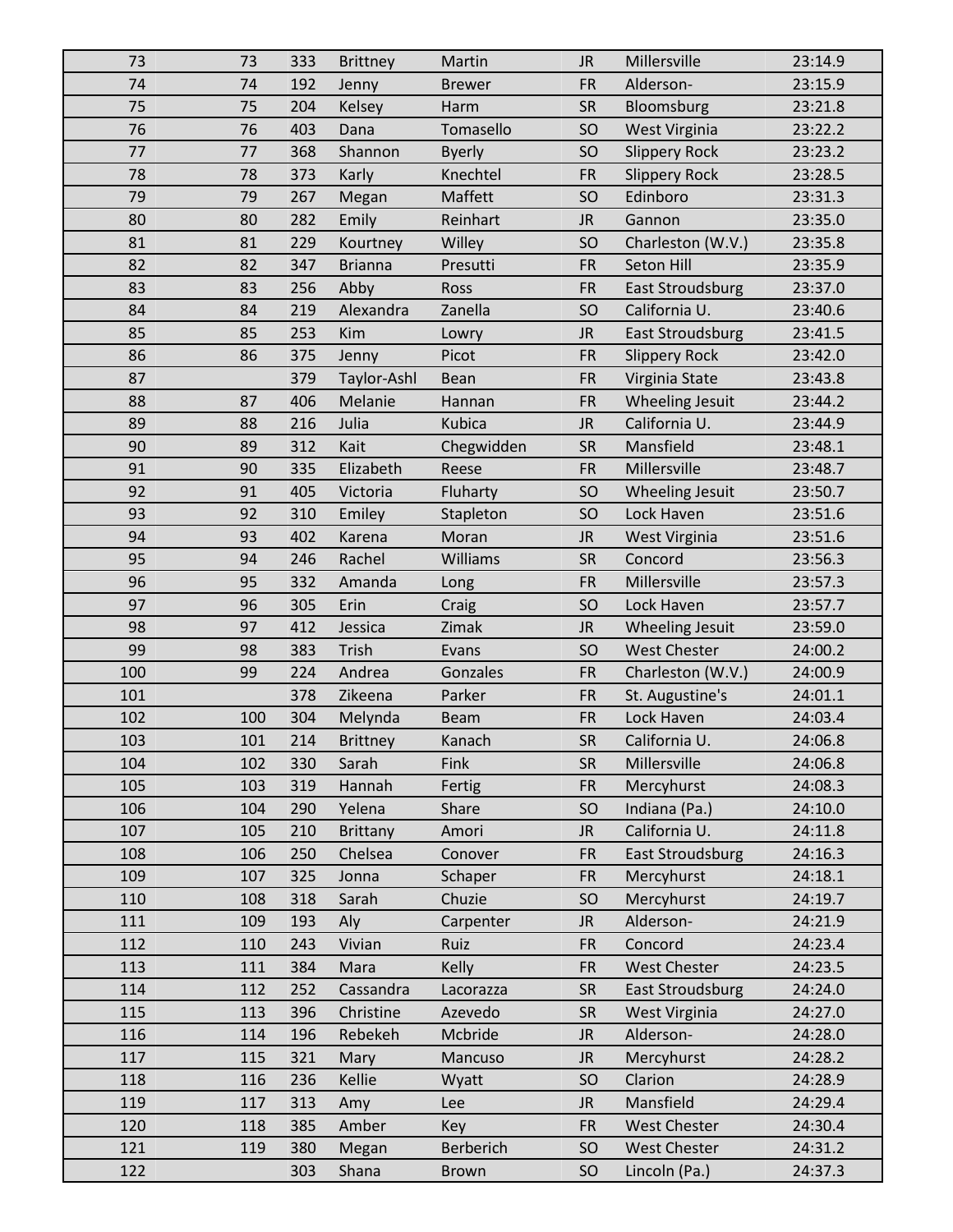| 123 | 120 | 394 | Alyssa         | <b>Meadows</b>      | <b>SR</b> | West Liberty St.   | 24:41.2 |
|-----|-----|-----|----------------|---------------------|-----------|--------------------|---------|
| 124 | 121 | 324 | Rebecca        | Reichbaum           | SO        | Mercyhurst         | 24:48.0 |
| 125 | 122 | 230 | Sarah          | Loughner            | <b>JR</b> | Clarion            | 24:49.2 |
| 126 | 123 | 322 | Amanda         | Marley              | SO        | Mercyhurst         | 24:50.6 |
| 127 | 124 | 309 | Corina         | <b>Robbins</b>      | <b>JR</b> | Lock Haven         | 24:52.2 |
| 128 | 125 | 326 | Kenzie         | Stepanik            | <b>FR</b> | Mercyhurst         | 24:52.9 |
| 129 | 126 | 392 | Leah           | Figurski            | <b>FR</b> | West Liberty St.   | 24:54.7 |
| 130 | 127 | 390 | Megan          | <b>Blevins</b>      | SO        | West Liberty St.   | 24:55.1 |
| 131 | 128 | 226 | Jenna          | Matso               | <b>SR</b> | Charleston (W.V.)  | 24:56.3 |
| 132 | 129 | 279 | Christina      | Estes               | <b>SR</b> | Gannon             | 24:58.7 |
| 133 | 130 | 240 | Micalyn        | Miller              | <b>SR</b> | Concord            | 24:58.9 |
| 134 |     | 339 | Stella         | Sergeyev            | <b>FR</b> | Pitt.-Johnstown    | 25:02.0 |
| 135 | 131 | 280 | Ali            | Gunns               | <b>JR</b> | Gannon             | 25:04.7 |
| 136 | 132 | 317 | Kristen        | Von Beveren         | <b>SR</b> | Mansfield          | 25:15.9 |
| 137 | 133 | 269 | Alana          | Coen                | <b>SR</b> | <b>Fairmont St</b> | 25:16.5 |
| 138 | 134 | 242 | Cheyenne       | <b>Nicely</b>       | SO        | Concord            | 25:18.4 |
| 139 | 135 | 278 | Kathleen       | <b>Driving Hawk</b> | <b>SR</b> | Gannon             | 25:20.7 |
| 140 | 136 | 395 | Linden         | Stauffer            | <b>FR</b> | West Liberty St.   | 25:22.5 |
| 141 | 137 | 276 | Kenzi          | <b>Buckham</b>      | <b>SR</b> | Gannon             | 25:23.3 |
| 142 | 138 | 328 | Mallory        | Austin              | <b>SR</b> | Millersville       | 25:36.6 |
| 143 | 139 | 398 | Makena         | Haney               | <b>JR</b> | West Virginia      | 25:37.9 |
| 144 |     | 337 | Sasha          | Peterman            | SO        | Pitt.-Johnstown    | 25:44.5 |
| 145 | 140 | 223 | Amanda         | Boyce               | SO        | Charleston (W.V.)  | 25:49.5 |
| 146 | 141 | 225 | Becca          | Henderson           | SO        | Charleston (W.V.)  | 25:50.4 |
| 147 | 142 | 272 | Laura          | Horning             | <b>SR</b> | <b>Fairmont St</b> | 26:02.1 |
| 148 | 143 | 393 | Tessa          | Gretchen            | <b>JR</b> | West Liberty St.   | 26:03.0 |
| 149 | 144 | 239 | <b>Bethany</b> | Carroll             | <b>FR</b> | Concord            | 26:18.1 |
| 150 | 145 | 271 | Lacee          | Fulton              | SO        | <b>Fairmont St</b> | 26:19.5 |
| 151 | 146 | 199 | Lindsey        | Thayer              | <b>JR</b> | Alderson-          | 26:25.4 |
| 152 | 147 | 221 | Kayla          | <b>Bishop</b>       | <b>FR</b> | Charleston (W.V.)  | 26:32.1 |
| 153 |     | 338 | Victoria       | Rizzuto             | <b>FR</b> | Pitt.-Johnstown    | 26:34.2 |
| 154 | 148 | 329 | Victoria       | Carroll             | <b>FR</b> | Millersville       | 26:43.9 |
| 155 | 149 | 274 | Macy           | Houck               | <b>FR</b> | <b>Fairmont St</b> | 26:48.7 |
| 156 | 150 | 245 | Cortney        | Vannatter           | <b>JR</b> | Concord            | 26:54.8 |
| 157 | 151 | 316 | Rachel         | <b>Tylock</b>       | <b>SO</b> | Mansfield          | 26:56.6 |
| 158 | 152 | 195 | <b>Beverly</b> | Knight              | <b>FR</b> | Alderson-          | 27:04.8 |
| 159 | 153 | 198 | Andrea         | Sall                | <b>SR</b> | Alderson-          | 27:15.8 |
| 160 | 154 | 235 | Laura          | Walter              | SO        | Clarion            | 27:36.0 |
| 161 | 155 | 273 | Lori           | Horning             | <b>FR</b> | <b>Fairmont St</b> | 27:42.4 |
| 162 | 156 | 233 | Susan          | Timko               | SO        | Clarion            | 27:43.8 |
| 163 |     | 336 | Marissa        | Albert              | <b>FR</b> | Pitt.-Johnstown    | 27:48.8 |
| 164 | 157 | 353 | Sammara        | Green               | <b>JR</b> | Shaw               | 28:07.8 |
| 165 | 158 | 268 | Madison        | Bowman              | <b>JR</b> | <b>Fairmont St</b> | 28:52.9 |
| 166 | 159 | 270 | Haley          | <b>Baird</b>        | <b>SO</b> | <b>Fairmont St</b> | 28:57.1 |
| 167 | 160 | 354 | lesha          | Jennings            | <b>FR</b> | Shaw               | 32:50.3 |
| 168 | 161 | 352 | Tashonna       | Farmer              | <b>FR</b> | Shaw               | 32:54.5 |
| 169 | 162 | 357 | Destinee       | Williams            | <b>FR</b> | Shaw               | 34:04.4 |
| 170 | 163 | 355 | Khirya         | Swift               | <b>FR</b> | Shaw               | 34:34.6 |
|     |     |     |                |                     |           |                    |         |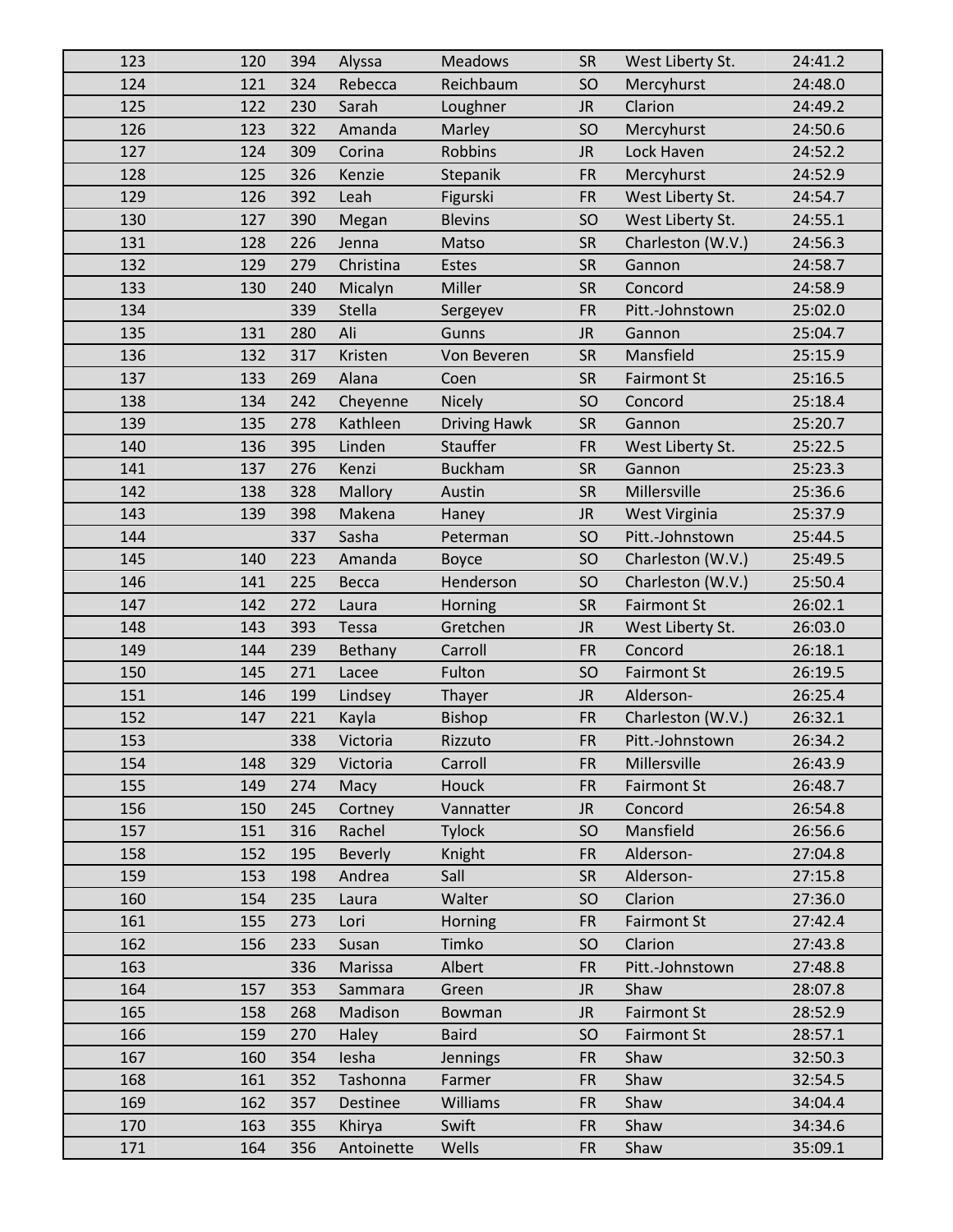# **TEAM SCORE**

## 1. Shippenburg

#### 1 11 12 17 29 (40) (44) = 70

Katie Spratford, Amanda Raudabaugh, Emma Shank, Steph Pryor, Heather Weiss, Caitlin Perry, April Schlusser

## 2. Edinboro

#### 3 5 13 23 46 (50) (79) = 90

Kacey Gibson, Sarah Krolick, Emily Ahrens, Kasey Jones, Hannah Kucewicz, Elizabeth Budzinski, Megan Maffett

# 3. Indiana (Pa.)

#### 9 15 21 27 30 (38)  $(104) = 102$

Stephanie Beaudette, Alyssa Taddie, Samantha Thompson, Katie Koenig, Rachel Magliane, Jane Looby, Yelena Share

## 4. Kutztown

#### 8 31 35 41 42 (58) (67) = 157

Stephanie Borland, Jen Cleary, Jayme Daly, Corinne Manela, Maria Borland, Molly MacDonald, Frances McNally

## 5. Bloomsburg

#### 2 32 54 57 61 (64) (75) = 206

Victoria Davis, Katie Filemyr, Lauren Bond, Lauren Lehman, Shelby Pealer, Courtney Werner, Kelsey Harm

## 6. Wheeling Jesuit

#### 22 25 28  $\overline{3}1$  87 (91) (97) = 213

Katie Balbier, Megan Truelove, Jennifer McFarland, Michelle Pottratz, Melanie Hannan, Victoria Fluharty, Jessica Zimak

## 7. Slippery Rock

## 4 24 59 63 77 (78) (86) = 227

Stephanie Case, Kara Styles, Janine Powis, Abby Michaelian, Shannon Byerly, Karly Knechtel, Jenny Picot

## 8. Seton Hill

#### 20 45 48 56 62 (70) (82) = 231

Jeannie Bujdos, Megan Cala, Leah Schott, Mary Janak, Emily Dempsey, Meagen Carter, Brianna Presutti

## 9. East Stroudsburg

#### 7 26 33 83 85 (106) (112) =  $234$

Corinne Fitzgerald, Rosie Mascoli, Kim Wernerspach, Abby Ross, Kim Lowry, Chelsea Conover, Cassandra Lacorazza

# 10. Mansfield

#### 6 14 55 89 117 (132) (151) = 281

Jessica Scordino, Kristy Scordino, Savannah Boucher, Kait Chegwidden, Amy Lee, Kristen Von Beveren, Rachel Tylock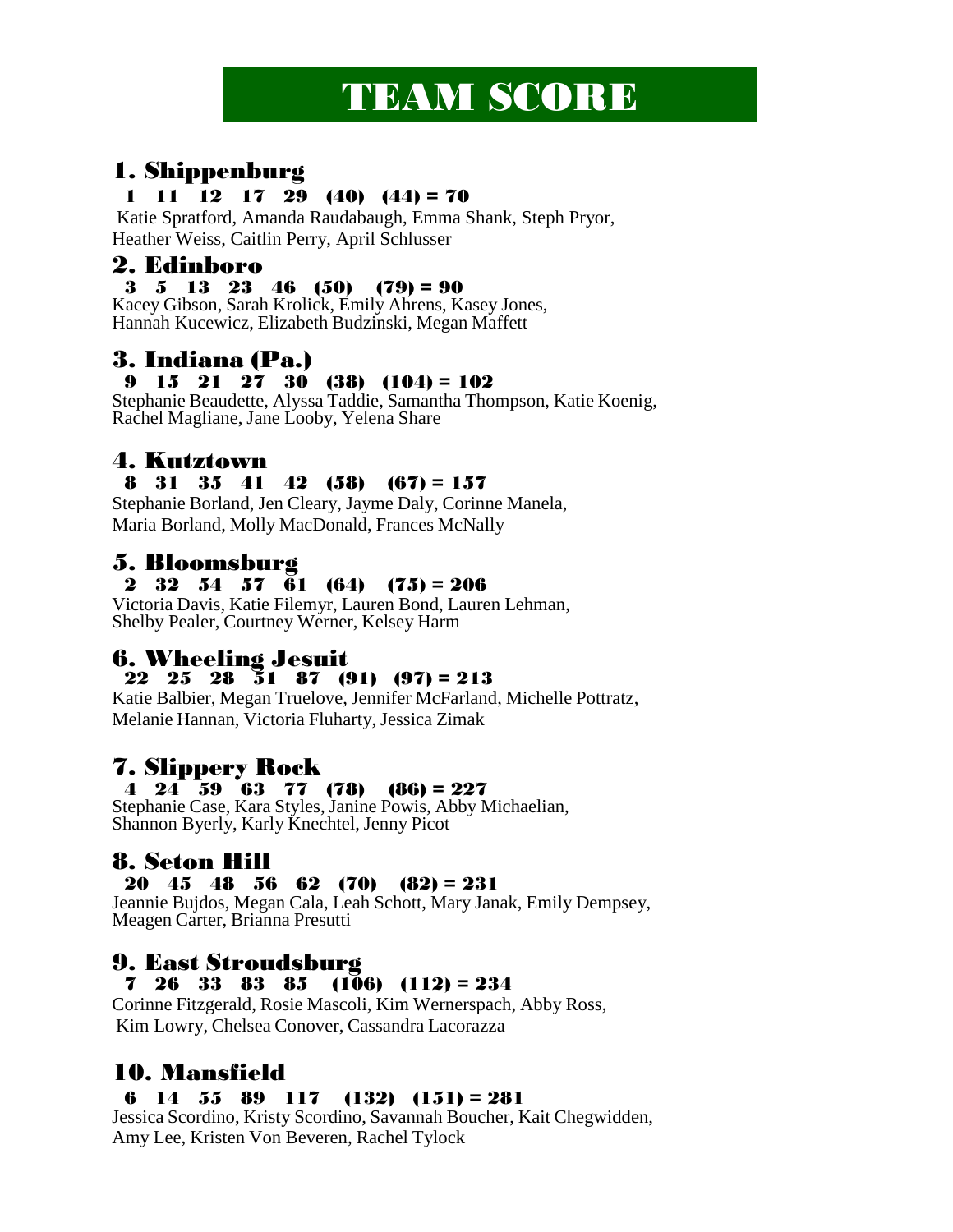#### 11. West Virginia Wesleyan 37 43 49 76 93 (113)  $(139) = 298$

Ashli Knotts, Rachael Hulett, Loren McDaniel, Dana Tomasello, Karena Moran, Christine Azevedo, Makena Haney

# **12. West Chester**<br>**10 34 66 98 111**

#### $(118) (119) = 319$

Amanda Eisman, Brittany Boyer, Leigh Manning-Smit, Trish Evans, Mara Kelly, Amber Key, Megan Berberich

# 13. California U.

## 39 52 65 84 88 (101) (105) = 328

Erin Kling, Carly Youngeberg, Allison Hall, Alexandra Zanella, Julia Kubica, Brittney Kanach, Brittany Amori

## 14. Clarion

#### 16 18 72 116 122 (154) (156) = 344

Ciara Shorts, Megan Toddy, Milea Schall, Kellie Wyatt, Sarah Loughner, Laura Walter, Susan Timko

#### 15. Lock Haven

#### 36 68 71 92 96 (100) (124) = 363

Jessica McDonald, Laura Histand, Ashley Daniels, Emiley Stapleton, Erin Craig, Melynda Beam, Corina Robbins

#### 16. Millersville

#### 53 73 90 95 102 (138) (148) = 413

Sarah Mulvey, Brittney Martin, Elizabeth Reese, Amanda Long, Sarah Fink, Mallory Austin, Victoria Carroll

## 17. Gannon

#### 19 60 80 129 131 (135) (137) = 419

Nicole Bubie, Veronica Bujdos, Emily Reinhart, Christina Estes, Ali Gunns, Kathleen Driving Hawk, Kenzi Buckham

## 18. Charleston (W.V.)

#### 47 81 99 128 140 (141) (147) = 495

Debbie Amos, Kourtney Willey, Andrea Gonzales, Jenna Matso, Amanda Boyce, Becca Henderson, Kayla Bishop

## 19. Concord

#### 69 94 110 130 134 (144) (150) = 537

Chelsea Callaway, Rachel Williams, Vivian Ruiz, Micalyn Miller, Cheyenne Nicely, Bethany Carroll, Cortney Vannatter

## 20. Mercyhurst

#### 103 107 108 115 121 (123) (125) = 554

Hannah Fertig, Jonna Schaper, Sarah Chuzie, Mary Mancuso, Rebecca Reichbaum, Amanda Marley, Kenzie Stepanik

# 21. Alderson-Broaddus

#### 74 109 114 146 152 (153) = 595

Jenny Brewer, Aly Carpenter, Rebekeh Mcbride, Lindsey Thayer, Beverly Knight, Andrea Sall